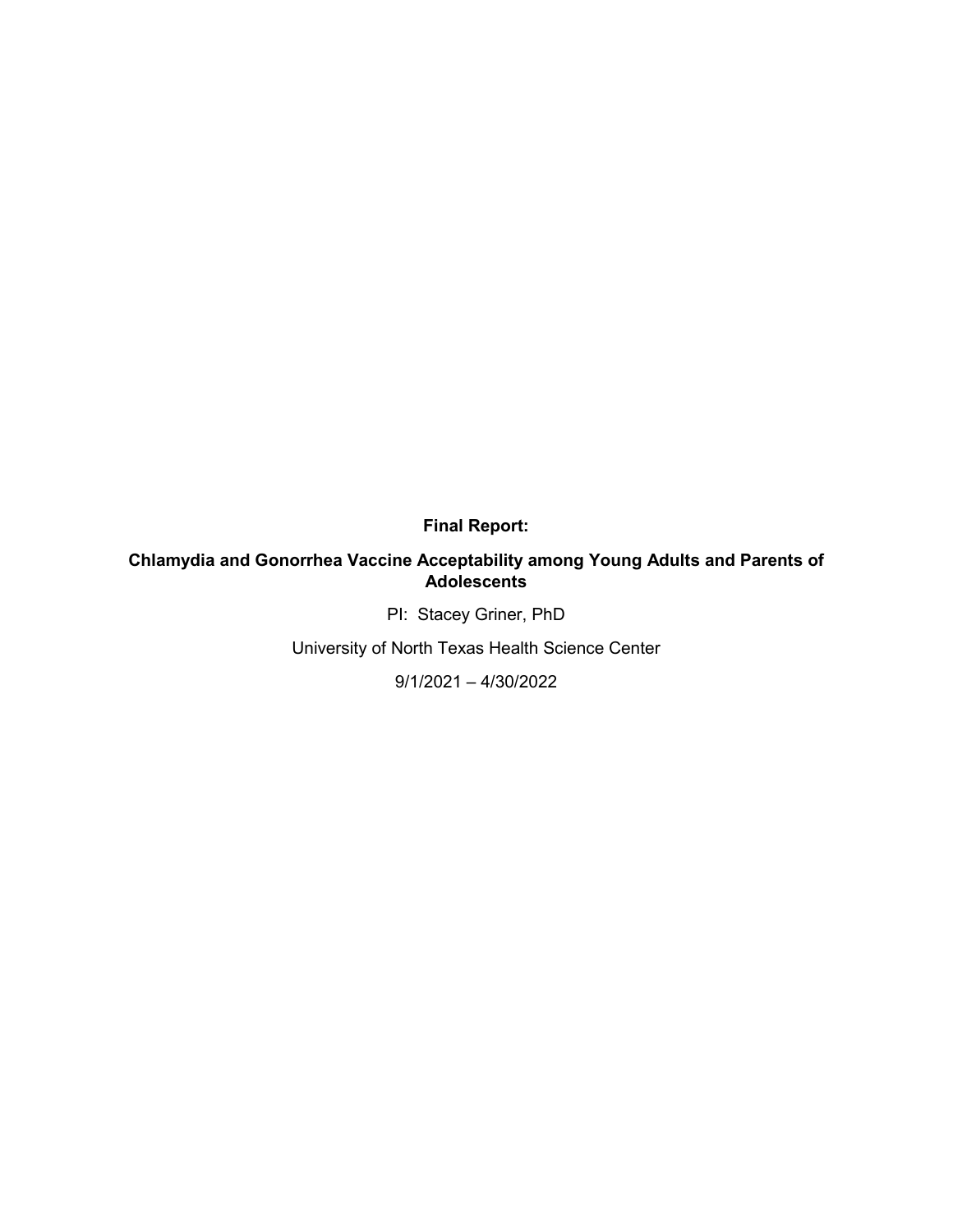**Alignment with Goals:** This project has aligned with the ASTDA goal to develop the current and future generations of STI professionals. In addition to contributing to my success as an early career professional, I have also been able to mentor a PhD student (Kaeli Johnson) and two medical students (Ashlyn Kinard and Tiffany Lemuz) through data collection, analysis, and now dissemination. They are included on the eight abstracts submitted to the American Public Health Association Annual Meeting based on these data, which are listed at the end of this report. Currently, we are in the process of preparing manuscripts for peer review and developing collaborative relationships with other ASTDA members (Bobbie Van Der Pol, Cara Exten, Alison Footman) to pursue R-level funding through the National Institutes of Health.

**Purpose:** The purpose was to assess CT and NG vaccine acceptability among potential end users - young adults and parents, through two aims. **Aim 1:** Assess CT and NG vaccine acceptability among 18-24-year-old sexually active men and women. **Aim 2:** Assess acceptability of CT and NG vaccination among parents of 10 to 17-year-old children.

**Recruitment and Participants:** Centiment, a national survey panel, was used to recruit research participants. Centiment invited respondents to surveys in various ways, primarily through social media. Prior to entering the survey, respondents saw the estimated length of the survey and the reward they will earn. Centiment did not reveal any additional information regarding the survey, its subject matter, or how to qualify for the survey in order to avoid selection bias. Respondents received an incentive based on the length of the survey, their specific panelist profile, and target acquisition difficulty, among other factors. Inclusion criteria for young adults were: 1) age 18-24; 2) residing in the U.S.; 3) sexually active. We recruited 375 young adults. Inclusion criteria for parents were: 1) ≤18 years; 2) residing in the U.S.; 3) parent of a child age 10-17 years of age. We recruited 230 parents.

**Brief Results-Young Adults:** Overall, 26% of respondents reported they were extremely likely to receive a chlamydia vaccine. Approximately 11% were extremely likely to ask their provider about a chlamydia vaccine in the future and 13% were extremely likely to do additional research on the vaccine. Barriers with a strong influence included concern of contracting chlamydia from of the vaccine (31%) and concern the vaccine would not work (30%). Almost 21% were extremely likely to receive a gonorrhea vaccine. Parents and YA were different in their perceived severity of NG outcomes (74%/60%; p<.001), perceived NG severity (78%/57%; p<.001), and perceived NG susceptibility (38%/21%; p<.001). Differences were noted between parents and YA in likelihood of talking to a physician about the NG vaccine (43%/32%; p<.001). Barriers differed with cost (58%/78%; p<.001) and concern about others perceiving them poorly because of the NG vaccine (46%/79%; p<.000) was less impactful to parents than YA. Among those vaccinated against COVID-19, 76% indicated that they were extremely likely to receive a chlamydia vaccine compared to those who were not vaccinated for COVID-19 (24%; p<.001). Most COVID-19 vaccinated respondents (77%) reported they were extremely likely to receive a gonorrhea vaccine compared to those who did not receive the COVID-19 vaccine (35%, p<.001).

**Brief Results-Parents:** Mean parent age was 41.8 years and mean child age was 13.7 years. Almost 45% of parents were extremely likely/very likely to vaccinate their child for chlamydia, which increased to 50% if recommended by a provider. Approximately 47% of parents were extremely/very likely to vaccinate their child for gonorrhea, which increased to 50% with physician recommendation. Over 75% agreed/strongly agreed that for their child, chlamydia might lead to serious long-term outcomes, 80% felt that chlamydia would be an embarrassing condition, and 30% felt their child was at risk for chlamydia in the future. The primary barrier identified by parents (73%) was concern that the chlamydia vaccine would not work. Similarly, 59% identified concern that their child may contract chlamydia because of the vaccine and 56% identified cost as a barrier. More so, 42% of parents reported concern that others may think poorly of them for getting their child vaccinated for chlamydia.